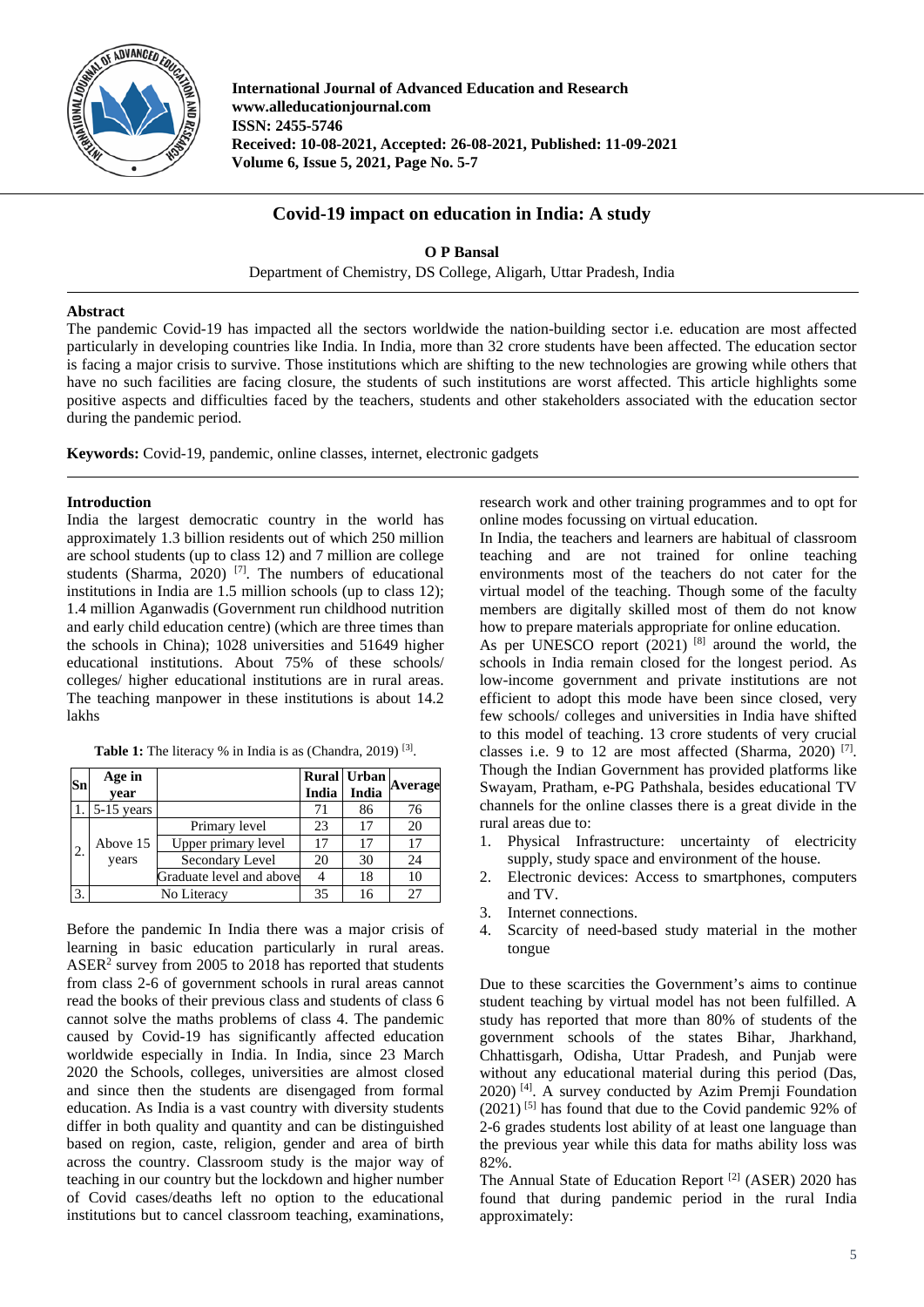- a. Only 11% of students joined online classes; 8.1% of government schools and 17.7 % of private schools.
- b. One-third students who have access to smartphones have not received any educational material.
- c. Out of three students two students have no communication from the school.
- d. At home, text-books were available to 79% of children only
- e. For 28% of the students, no education assistance from the family at home was available.

#### **Positive impacts of Covid-19 on education**

- The pandemic has compelled educational institutions to switch from class room teaching to blended learning.
- The educators and learners are using soft copies for reference more frequently inducing the teachers and students to learn and use digital technology.
- The number of Webinars, virtual meetings, econferencing has vastly increased.
- The educators and learners are getting more opportunities to interact with experts around the world enhancing opportunities for the collaborative work.
- The time and place for teaching remain no hindrance.
- More time was available to academicians for improving the theoretical research work and to get familiar with the latest technology to improve the research quality. The researchers get more opportunities to publish their research articles and to write books.
- As per studies of Google and KPMG  $(2021)$  <sup>[6]</sup> the Indian online education market grows 8 times in the last five years. It became 1.96 billion US dollars with 9.6 million users in 2021 from 0.247 billion dollars (1.6 million users) in 2016.
- E-learning is a boon to those students who are unable to attend schools i.e. differently-abled children and few girls' students.
- In the classroom teaching, there were two types of students' frontbenchers and backbenchers while during online classes there are no backbenchers.

### **Negative impacts of Covid-19 on education /difficulties faced during online classes**

- Teachers can not verify from the students whether the teaching material provided to them is up to mark or not or the students have understood the topic or not, as in the classroom teaching is verified by asking questions randomly from some students. The teacher generally fails in getting feedback regarding the teaching content.
- In the classrooms most of the students remain disciplined due to the fear of the teacher which lacks during the online classes as the students are in the home environment and the teacher cannot punish the naughty students.
- Due to the closure of the schools, the children are missing friendship, social bonding, play and due to homestay screen time has been increased these factors significantly negatively impacts the mental health of school-going children. A survey has shown that since May 2020 the mental and socio-emotional health of 50% of secondary school students and 33% of elementary school students became poor or very poor (Agoramoorthy, 2021)<sup>[1]</sup>.
- The students are more comfortable in the classroom as

they are in the company of their friends like a tree in the forest but during online, they were isolated like the tree in desert creating a stressful environment.

- During the online classes as the students are at home the workload given by the teachers' increases largely.
- Due to e-learning eye problems and headaches have been reported by a fair fraction of the students.
- Due to online classes the writing habits of the students of the class 1 to 6 grades has been declined.
- Due to the pandemic, the income of the citizenry has been declined to cause cut in the budget. In the rural areas the cut in budget results in stopping the education to the girls.
- There are all the possibilities of the cheating during online examination.
- As the students are getting certificates late they failed for applying to other countries for higher studies.
- As the entrance test/interviews for jobs have been suspended; job withdrawals by many Indian and overseas companies have created an atmosphere of uncertainty for final year students.
- Research which is one of the very important aspects of higher education depends on the infrastructure provided by the institution. For research students' lab set up, the centres, access to the library, repositories, data collection, and interviews are the parts of the research process. Due to lockdown and pandemic, it became very difficult to carry out these research processes.
- Cancellation of internal and external examinations/ assessments has a very significant negative effect on the learning and retention power of the students, which directly affects the educational and occupational future of the students

## **Suggestions**

Governments of India and other state governments

- 1. Must organise online teaching training programmes for the teachers of Primary to higher education.
- 2. Must provide free internet and digital gadgets to teachers.
- 3. The technology and internet must be available to all even in remote areas at nominal rates.
- 4. The electronic gadgets to the students must be provided by the state Governments/ Government of India at a subsidized rate.
- 5. Internship programmes and research activities must be allowed with Covid-19 protocol behaviour.
- 6. For online programmes, there must be a quality control mechanism for the teaching content.
- 7. To check the cheating during the examination the questions must be asked in such a way where student answers by original thinking.

#### **Conclusions**

The pandemic has provided an opportunity for all educational institutions change in educational methods. All the stake holders i.e. parents, Institution management, teachers, state and central government must develop a way to improve the infrastructure, internet facility, availability of electronic gadgets at a subsidized rate to the needy students. Workshops must be organised for the online teaching training programme to the teachers of Primary to higher education by the state governments and/or the Governments